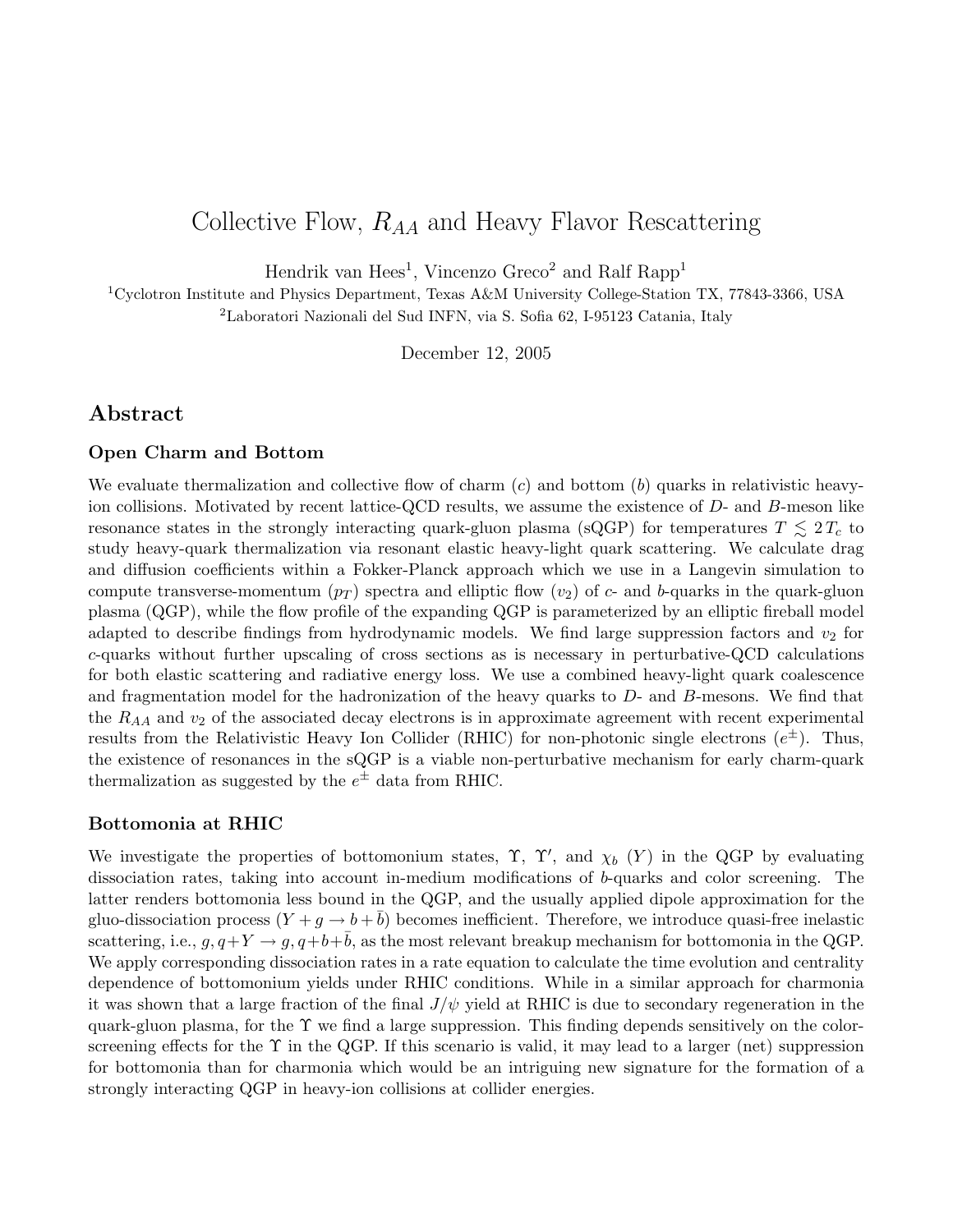### **Motivation**

Measured  $p_T$  spectra and  $v_2$  of non-photonic single electrons coalescence model describes data under assumption of thermalized c quarks, flowing with the bulk medium What is the underlying microscopic mechanism for thermalization? pQCD elastic HQ scattering: need unrealistically large  $\alpha_s$ [Moore, Teaney '04] Gluon-radiative energy loss: need to enhance transport coefficient  $\hat{q}$  by large factor [Armesto et al '05] Assumption: survival of  $D$ - and  $B$ -meson resonances in the sQGP facilitates elastic heavy-quark rescattering

# Elastic Resonance Scattering

elastic heavy-light-(anti-)quark scattering: Dress propagators with



#### $D$ - and  $B$ -meson like resonances in sQGP



#### parameters

 $m_D = 2$  GeV,  $\Gamma_D = 0.4 \dots 0.75$  GeV  $m_B = 5$  GeV, Γ $_B = 0.4 \dots 0.75$  GeV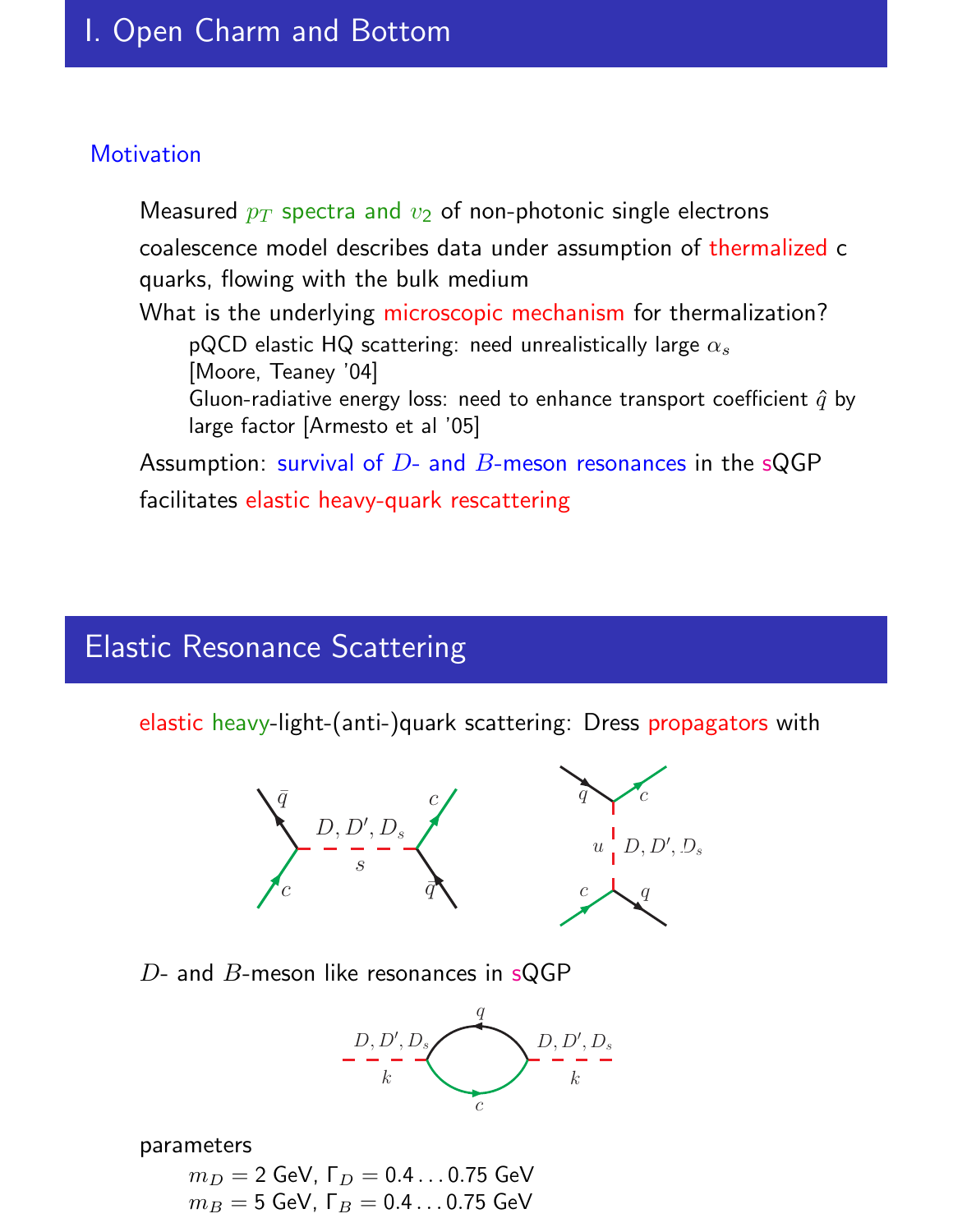

Use LO pQCD with Debye-screened *t*-channel gluons ( $\mu_D = gT$ ) total pQCD and resonance cross sections: comparable in size BUT pQCD forward peaked  $\leftrightarrow$  resonance isotropic resonance scattering more effective for friction and diffusion

### Heavy-quark rescattering in QGP

Calculate drag and diffusion coefficients in Fokker-Planck approach from elastic resonance scattering cross sections

 $A(t, p)$  friction (drag) coefficient  $= 1/\tau_{\text{eq}}$ 

 $B_{ij}$ : time scale for momentum fluctuations

to ensure correct equilibrium limit:  $B_1(t,p) = T(t)E_pA(t,p)$ (Einstein dissipation-fluctuation relation)

Resonance scattering ⇒ enhancing FP coefficients by factor ∼ 4 compared to pQCD

describe bulk QGP medium by elliptic fire-ball parameterization fitted to hydrodynamical flow pattern [Kolb '00]

Isentropic expansion:  $S = \text{const}$  (fixed from  $N_{\text{ch}}$ )  $\Rightarrow T(t)$ 

simulate FP equation as relativistic Langevin process

initial conditions from exp.  $p_T$ -spectra for D-mesons and non-phot. electrons  $\Rightarrow$  initial b, c spectra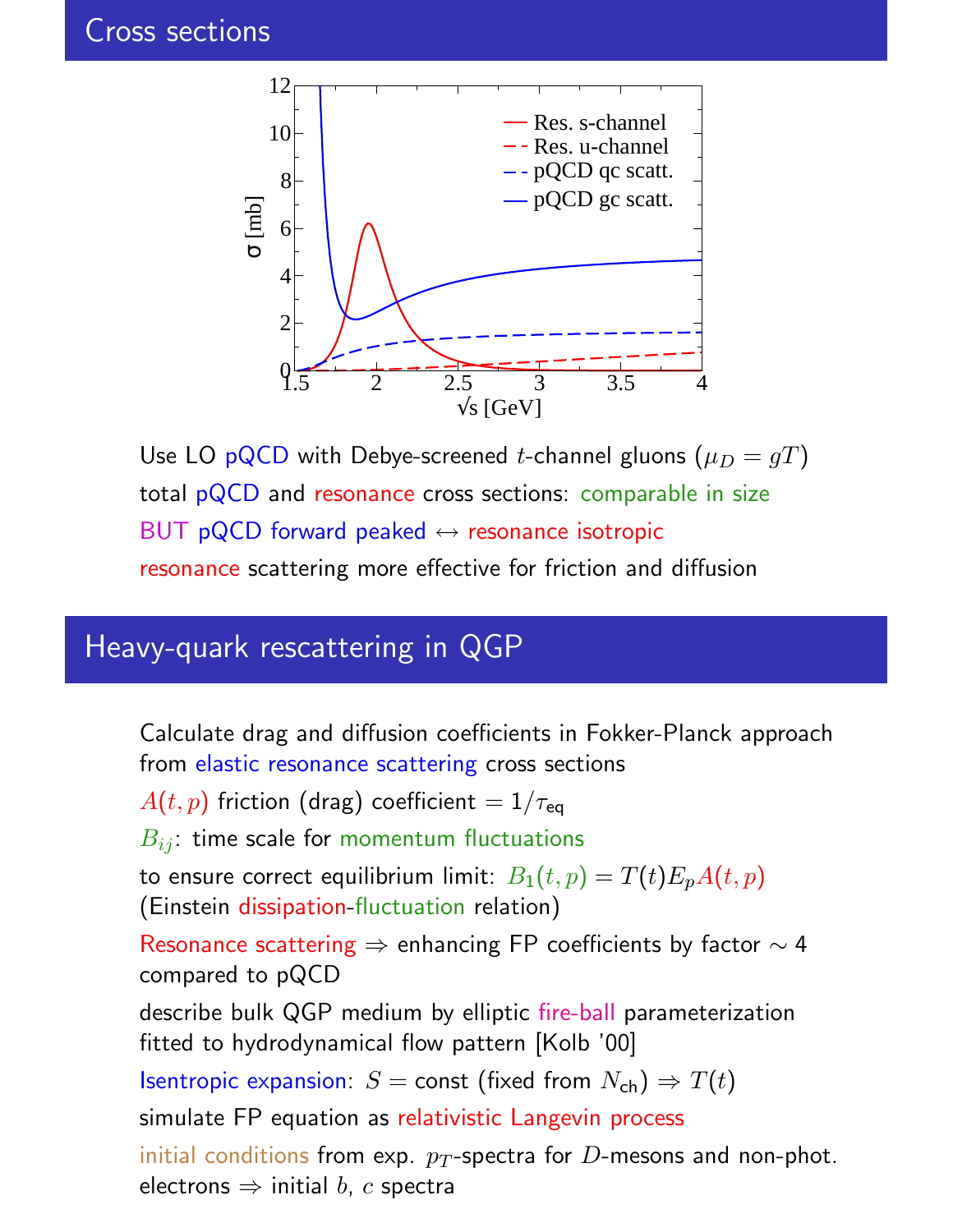# Observables:  $p_T$ -spectra  $(\overline{R_{AA}})$ ,  $v_2$

Hadronization: Coalescence with light quarks (fixed before [Greco et al 03]) + fragmentation ( $c\bar{c}$ ,  $b\bar{b}$  conserved) input for  $c$ - and  $b$ -quarks from Langevin simulation single electrons from decay of  $D$ - and  $B$ -mesons



Rough agreement with data from elastic resonance scattering without further upscaling of cross sections!

# Observables:  $p_T$ -spectra  $(R_{AA})$ ,  $v_2$

### Hadronization: Fragmentation only

single electrons from decay of  $D$ - and  $B$ -mesons



need to readdress question of coalescence to fragmentation ratio!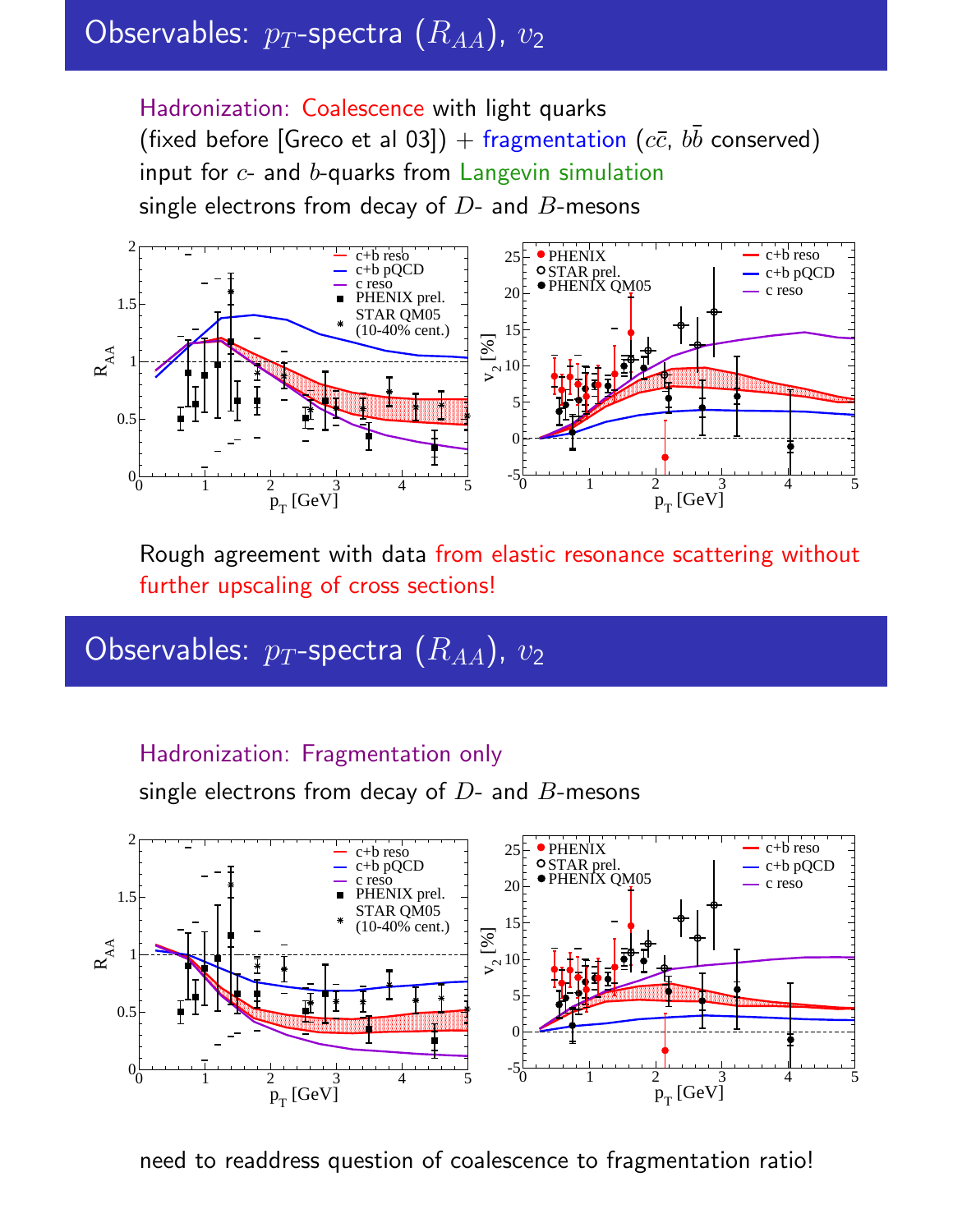## Conclusions and Outlook I

Assumption: survival of resonances in the (s)QGP

nonperturbative re-interactions of heavy quarks in QGP Observables via Langevin approach and coalescence+fragmentation

Elastic resonance scattering  $\Rightarrow$   $R^{(c)}_{AA} \simeq$  0.2,  $v_2^{(c)} \simeq$  0.1 without upscaling of cross sections small effects on bottom quarks Heavy-light quark coalescence enhances  $v_2^{(e)}$  $\mathcal{Q}_2^{(e)}$  and  $R_{AA}$  for  $p_T \simeq$  2 GeV

bottom dominates for  $p_T >$  3.5 GeV  $\Rightarrow$  reduced suppression,  $v_2^{(e)}$ 2

For details, see: HvH, R. Rapp, Phys. Rev. C 71, 034907 (2005) [nucl-th/0412015],

HvH, V. Greco, R. Rapp [nucl-th/0508055,hep-ph/0510050]

Further investigations

improved (softer) fragmentation better control of coalescence/fragmentation ratio implementation of gluon-radiation processes quantitative consequences for quarkonia

# Bottomonia at RHIC

### **Motivation**

Matsui & Satz (1986):

Quarkonia suppression due to color screening as signature of QGP in heavy-ion collisions

sQGP: from IQCD  $Q\bar{Q}$  resonances survive at  $T > T_c$ 

$$
J/\psi
$$
 and  $\eta_c$  "melt" at  $T_{\text{diss}}^{(J/\psi)} \simeq 2T_c$   
\n $\Upsilon$ :  $T_{\text{diss}}^{\Upsilon} \simeq 4T_c$ 

Resonances facilitate secondary regeneration of quarkonia in QGP  $c\bar{c}$  recombination substantial part of final  $J/\psi$  yield at RHIC [Braun-Munzinger et al 01, Thews et al 01, Grandchamp, Rapp 01]  $J/\psi$  suppression dominant at SPS Bottomonium at RHIC? similar to Charmonium at SPS?